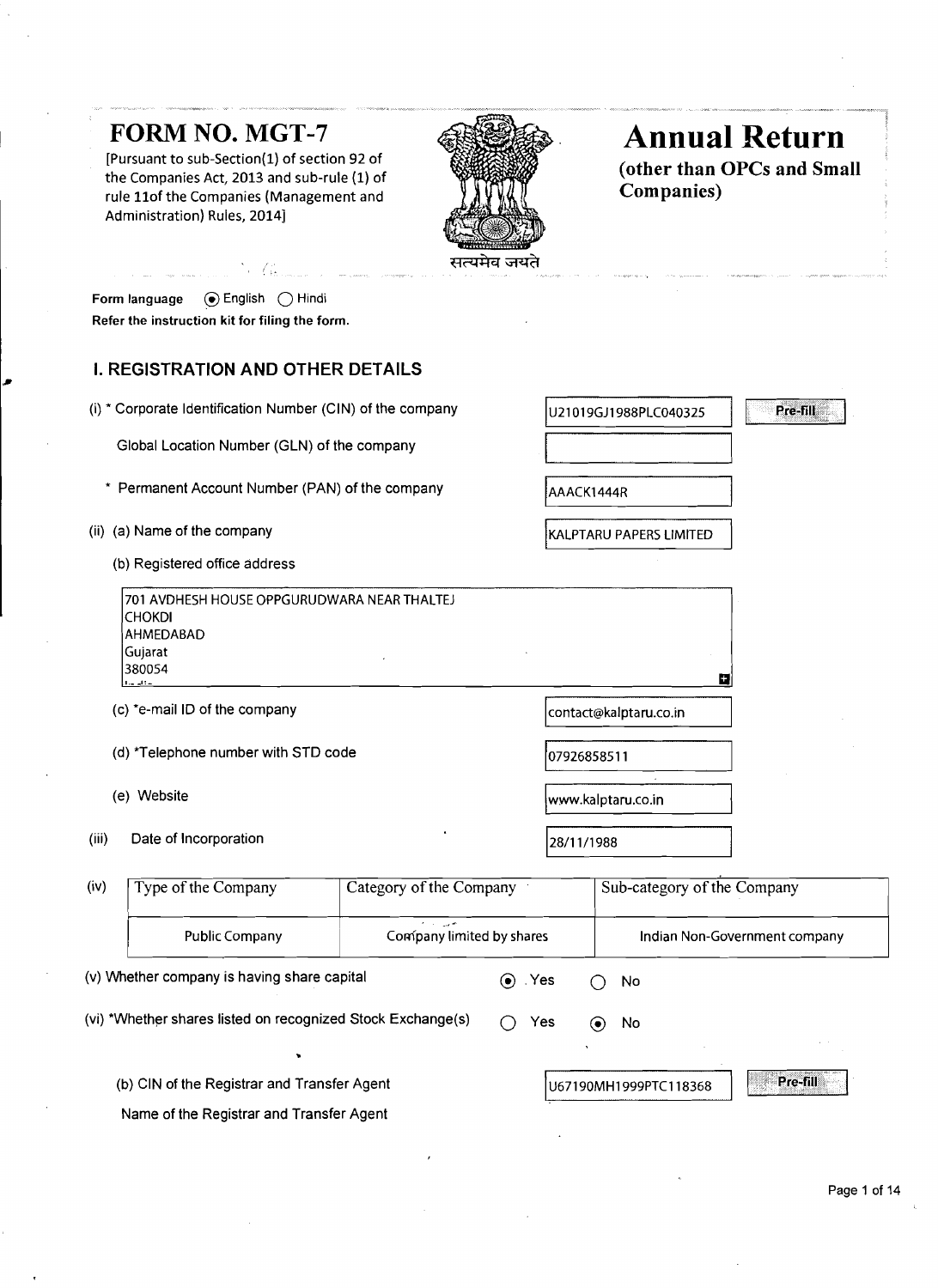| LINK INTIME INDIA PRIVATE LIMITED<br>Registered office address of the Registrar and Transfer Agents                                          |                        |
|----------------------------------------------------------------------------------------------------------------------------------------------|------------------------|
| C-101, 1st Floor, 247 Park.<br>Lal Bahadur Shastri Marg, Vikhroli (West)                                                                     |                        |
| (vii) *Financial year From date  01/04/2020<br>(DD/MM/YYYY)<br>To date<br>31/03/2021                                                         | (DD/MM/YYYY)           |
| (viii) *Whether Annual general meeting (AGM) held<br>No<br>$\odot$<br>Yes                                                                    |                        |
| (a) If yes, date of AGM                                                                                                                      |                        |
| (b) Due date of AGM<br>30/09/2021                                                                                                            |                        |
| (c) Whether any extension for AGM granted<br>No<br>Yes<br>$\odot$<br>(f) Specify the reasons for not holding the same                        |                        |
| AGM to be held on 30/09/2021                                                                                                                 |                        |
| II. PRINCIPAL BUSINESS ACTIVITIES OF THE COMPANY                                                                                             |                        |
| *Number of business activities<br>1                                                                                                          |                        |
| S.No<br><b>Main</b><br>Description of Main Activity group Business<br><b>Description of Business Activity</b><br>Activity<br><b>Activity</b> | % of turnove<br>of the |

| S.No | <b>Main</b><br><b>Activity</b><br>laroup code l | Description of Main Activity group Business | <b>Activity</b><br> Code | Description of Business Activity                                 | % of turnover<br>lof the<br>company |
|------|-------------------------------------------------|---------------------------------------------|--------------------------|------------------------------------------------------------------|-------------------------------------|
|      | N                                               | Manufacturing                               | lC3                      | Wood and wood products, furniture, paper  <br>and paper products |                                     |

# **Ill. PAR'TICULARS OF HOLDING, SUBSIDIARY AND ASSOCIATE COMPANIES (INCLLIDING JOINT VENTURES)**

\*No. of Companies for which information is to be given  $\boxed{0}$ 

Pre-fill All

| S.No | Name of the company | CIN / FCRN<br>of the support of | Holding/ Subsidiary/Associate/<br>Joint Venture | % of shares held |
|------|---------------------|---------------------------------|-------------------------------------------------|------------------|
|      |                     |                                 |                                                 |                  |

# <u>IV. SHARE CAPITAL, DEBENTURES AND OTHER SECURITIES OF THE COMPANY And the station of</u>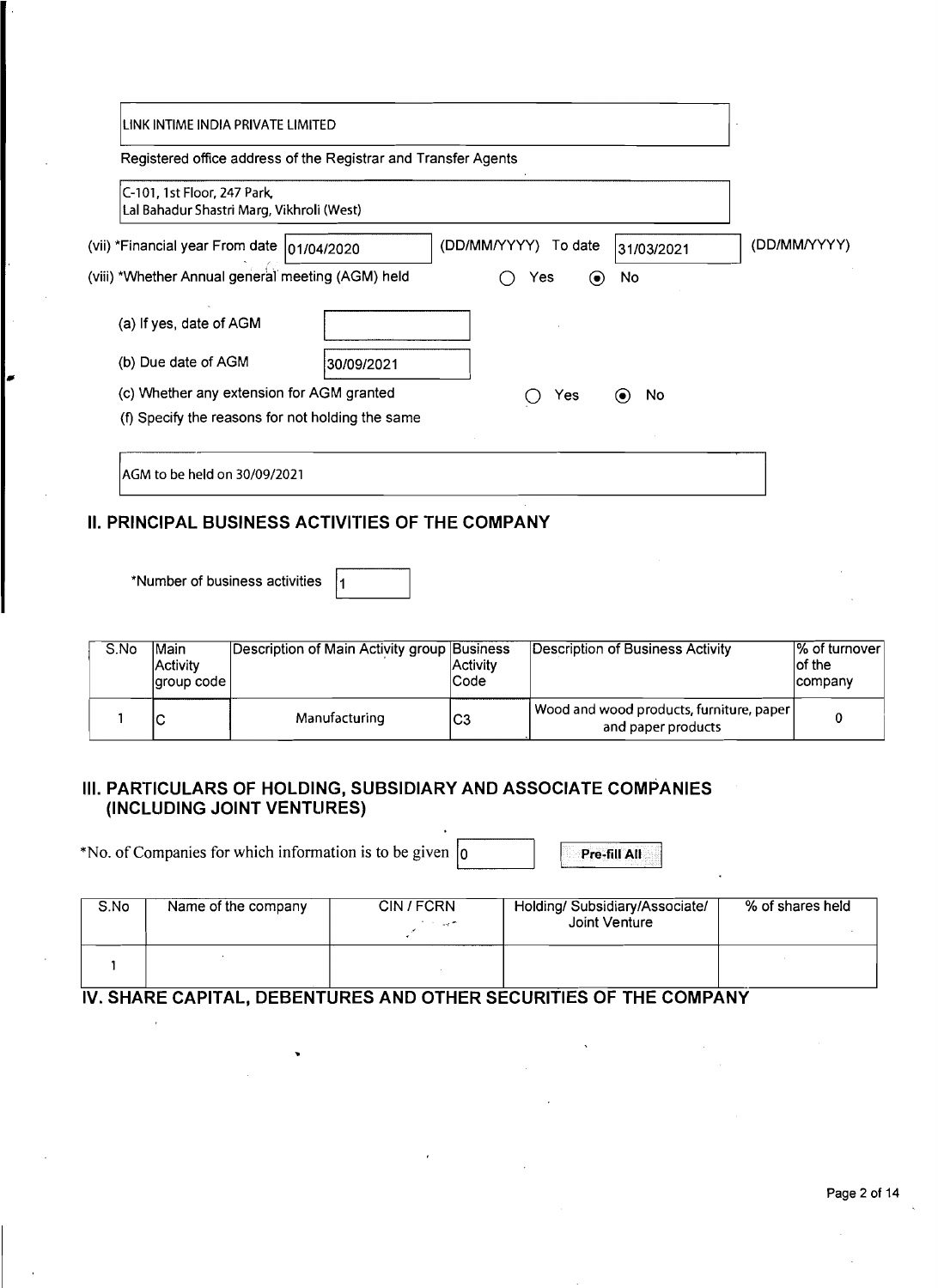# (i) \*SHARE CAPITAL

# (a) Equity share capital

| <b>Secretary Property Property</b>           | <b>PAUL TOTAL</b><br><b>Sal</b> capitaly | S3366166<br><b>William Capital Street</b> | <b>Sussenios</b> and<br><b>Acapitaly</b> | <b>Part of General</b> |
|----------------------------------------------|------------------------------------------|-------------------------------------------|------------------------------------------|------------------------|
| Total number of equity shares                | 10,000,000                               | 4,468,120                                 | 4,468,120                                | 4,468,120              |
| Total amount of equity shares (in<br>Rupees) | 100,000,000                              | 44,681,200                                | 44,681,200                               | 44,681,200             |
| Number of classes                            |                                          |                                           |                                          |                        |

| ्(हिन्दर वर्ड जिल्लाहरू :<br><b>Equity Shares of Rs. 10/ Bargh</b> | <b>Adionsen</b><br><b>Cantal</b> | <b>ISSUED</b> | Subscribed<br><b>GEDIGE</b> | <b>Pation of the Act of Act</b> |
|--------------------------------------------------------------------|----------------------------------|---------------|-----------------------------|---------------------------------|
| Number of equity shares                                            | 10.000.000                       | 4,468.120     | 4,468,120                   | 4,468,120                       |
| Nominal value per share (in rupees)                                | 10                               | 10            | 10                          | 10                              |
| Total amount of equity shares (in rupees)                          | 100,000,000                      | 44,681,200    | 44,681,200                  | 44,681,200                      |

# **(b) Preference share capital**

| <b>ANDER Particulars</b>                                              | <b>Allhorises</b><br>capital | <b>ICCI II CI I</b> | <b>Subscriptor</b><br>$= 100$ and $\sim$ | Paid-up capital |
|-----------------------------------------------------------------------|------------------------------|---------------------|------------------------------------------|-----------------|
| Total number of preference shares                                     |                              |                     |                                          |                 |
| Total amount of preference shares $\vert_{\Omega}$<br>$ $ (in rupees) |                              |                     |                                          |                 |

Number of classes

I

| <b>Class of shares</b>                        | ISS IC O<br>(#210116)) | Stinschlast<br><b>NGADITAL</b> |  |
|-----------------------------------------------|------------------------|--------------------------------|--|
| Number of preference shares                   |                        |                                |  |
| Nominal value per share (in rupees)           |                        |                                |  |
| Total amount of preference shares (in rupees) |                        |                                |  |

 $\sqrt{0}$ 

 $\bar{\beta}$ 

# **(c) Unclassified share capital**

| Total amount of unclassified shares |  |
|-------------------------------------|--|

# **(d) Break-up of paid-up share capital**

| <b>Telass of shares</b>      |          | <b>Municipalsheres</b> |         | ាតាតា<br>កសាកាក់។<br><b><i>amoun.</i></b> | ത്ത<br>Pat ago<br><b>Amount A</b> | ោសស<br>ះកោះកាលផង |
|------------------------------|----------|------------------------|---------|-------------------------------------------|-----------------------------------|------------------|
| <b>Equity shares</b>         | Physical | <b>DEMAT</b>           | Total   |                                           |                                   |                  |
| At the beginning of the year | 144,300  | 4,323,820              | 4468120 |                                           |                                   |                  |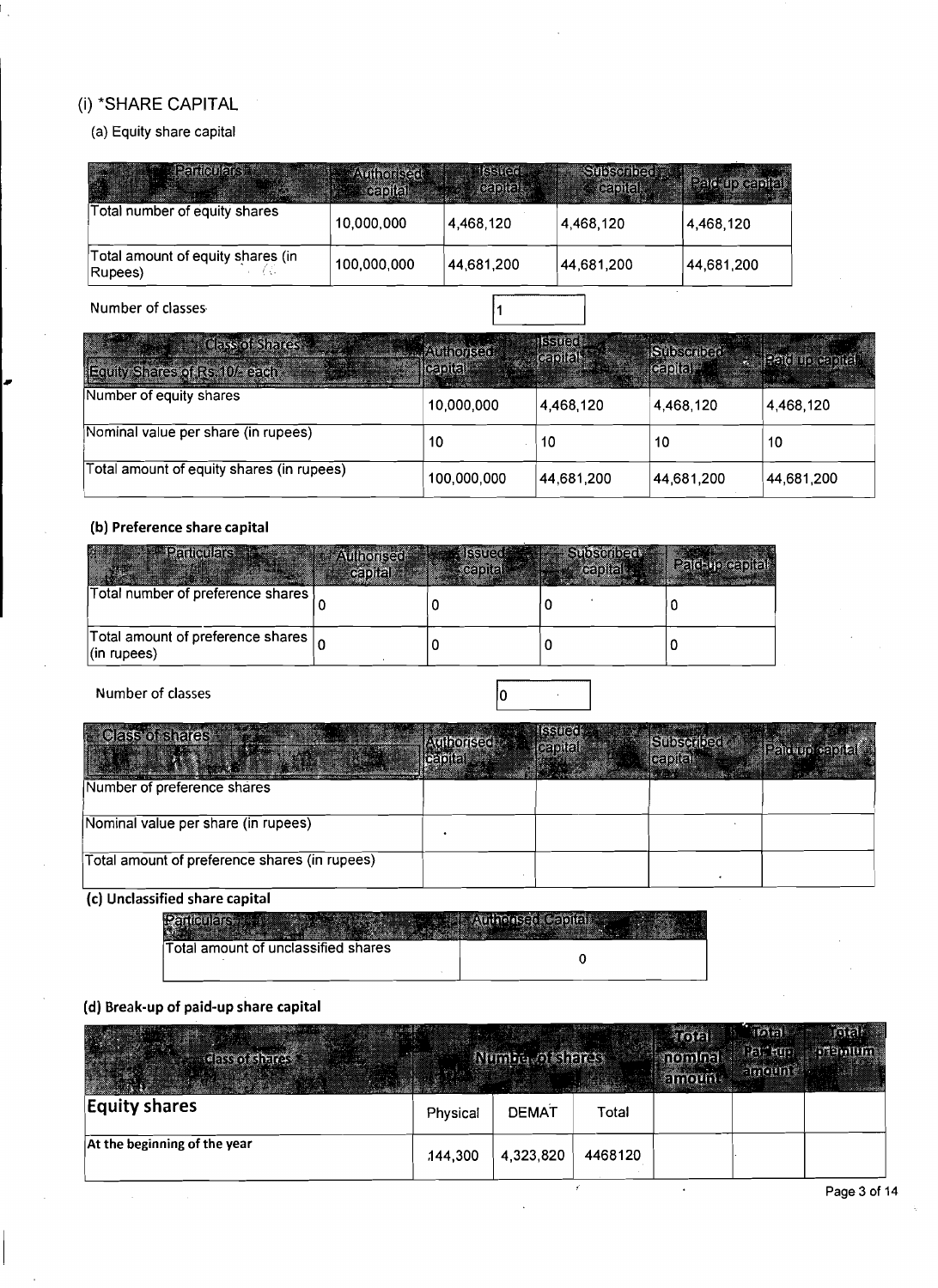| $\pmb{0}$   | $\mathbf{0}$         | $\pmb{0}$   | $\mathbf 0$ | 0           | 10                     |
|-------------|----------------------|-------------|-------------|-------------|------------------------|
| $\pmb{0}$   | 0                    | $\mathbf 0$ | $\mathbf 0$ | $\mathbf 0$ | I٥                     |
| $\pmb{0}$   | $\cdot$ 0            | $\pmb{0}$   | 0           | $\pmb{0}$   | 10                     |
| $\pmb{0}$   | 0                    | 0           | $\pmb{0}$   | $\mathbf 0$ | I٥                     |
| $\pmb{0}$   | 0                    | $\pmb{0}$   | $\pmb{0}$   | $\mathbf 0$ | 10                     |
| $\mathbf 0$ | 0                    | 0           | $\mathbf 0$ | $\mathbf 0$ | 10                     |
| $\pmb{0}$   | 0                    | $\pmb{0}$   | $\pmb{0}$   | $\pmb{0}$   | 10                     |
| $\pmb{0}$   | 0                    | $\pmb{0}$   | $\mathbf 0$ | $\mathbf 0$ | lo                     |
| $\pmb{0}$   | 0                    | $\pmb{0}$   | $\pmb{0}$   | $\mathbf 0$ | I٥                     |
| $\pmb{0}$   | 0                    | $\pmb{0}$   | $\pmb{0}$   | $\mathbf 0$ | O                      |
|             |                      |             |             | $\epsilon$  |                        |
| $\pmb{0}$   | 0                    | $\pmb{0}$   | $\mathbf 0$ | $\mathbf 0$ | 0                      |
| 0           | 0                    | $\pmb{0}$   | $\mathbf 0$ | 0           | 10                     |
| $\pmb{0}$   | $\mathbf 0$          | 0           | $\pmb{0}$   | $\mathbf 0$ | 10                     |
| $\pmb{0}$   | $\mathbf 0$          | $\pmb{0}$   | $\pmb{0}$   | $\pmb{0}$   | 0                      |
|             |                      |             |             | $\alpha$    |                        |
| 144,300     |                      | 4468120     | 0           | 0           |                        |
| $\bullet$   |                      |             |             |             |                        |
|             |                      |             |             |             |                        |
| 0           | $\mathbf 0$          | $\pmb{0}$   | $\pmb{0}$   | $\pmb{0}$   |                        |
| $\sim 0$    | $\mathbf 0$          | $\pmb{0}$   | 0           | $\pmb{0}$   | I٥                     |
| $\pmb{0}$   | $\cdot$ 0            | $\pmb{0}$   | 0           | $\mathbf 0$ | I٥                     |
| $\pmb{0}$   | $\mathbf 0$          | $\pmb{0}$   | $\pmb{0}$   | C.          | Iо                     |
|             |                      |             |             |             | $\epsilon_{\rm{in}}$ . |
|             |                      |             |             |             |                        |
| $\pmb{0}$   | $\mathbf{0}_{\perp}$ | $\pmb{0}$   | $\pmb{0}$   | $\mathbf 0$ | O                      |
|             |                      |             | 4,323,820   |             |                        |

 $\ddot{\phantom{0}}$ 

 $\frac{1}{2}$ 

ø

 $\cdot$ 

 $\hat{\boldsymbol{\beta}}$ 

 $\ddot{\phantom{0}}$ 

 $\ddot{\phantom{0}}$ 

 $\ddot{\phantom{a}}$ 

 $\cdot$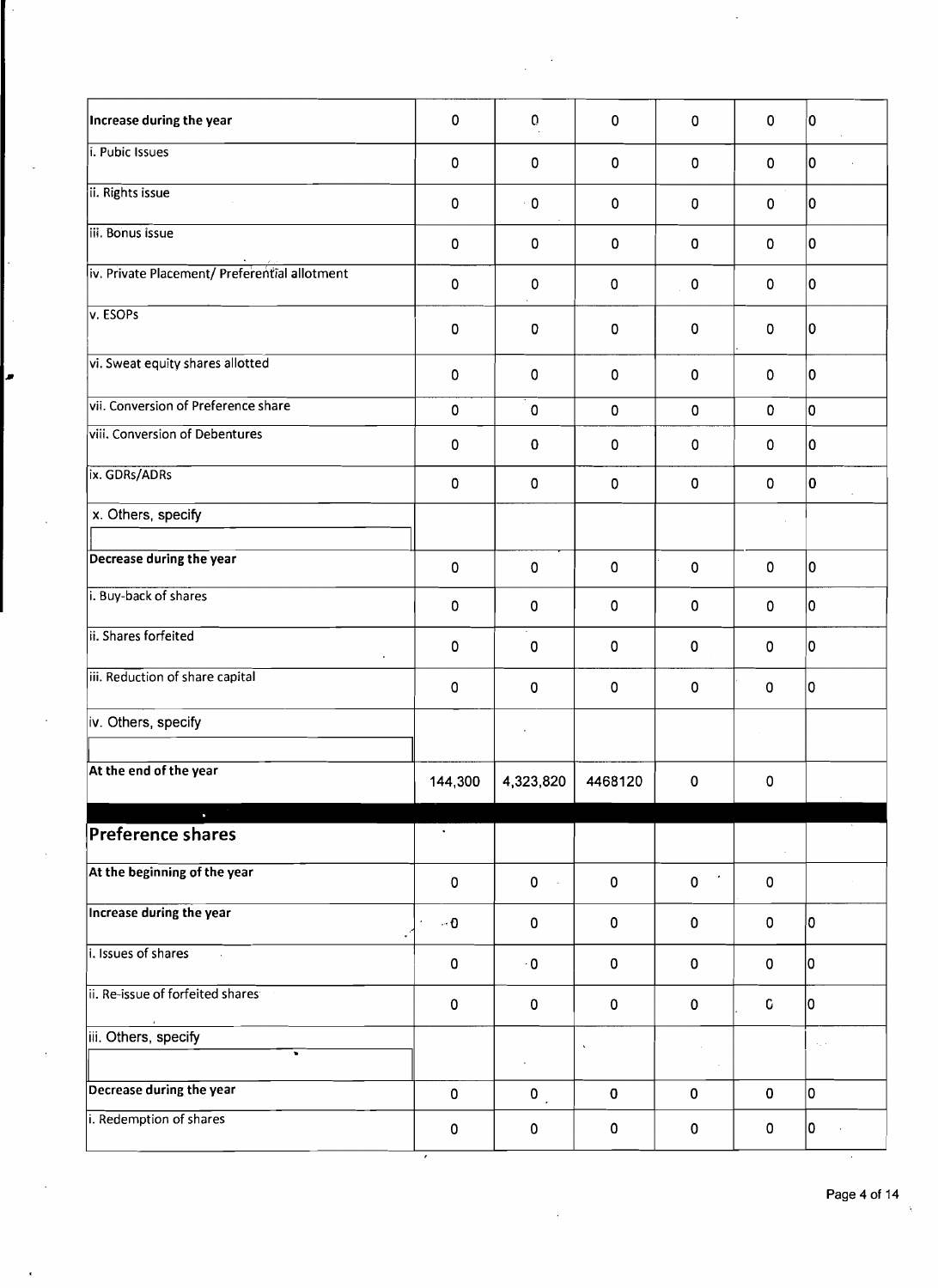| ii. Shares forfeited            | υ |  |  |
|---------------------------------|---|--|--|
| iii. Reduction of share capital |   |  |  |
| iv. Others, specify             |   |  |  |
| At the end of the year          |   |  |  |

lSlN of the equity shares of the company

*I* 

**(ii)** Details of stock split/consolidation during the year (for each class of shares)

|                | Class of shares      | (i) | (i) | (iii) |
|----------------|----------------------|-----|-----|-------|
| Before split / | Number of shares     |     |     |       |
| Consolidation  | Face value per share |     |     |       |
| After split /  | Number of shares     |     |     |       |
| Consolidation  | Face value per share |     |     |       |

 $|0\rangle$ 

# **(iii) Details of shareslDebentures Transfers since closure date of last financial year (or in the case of the first return at any time since the incorporation of the company)** \*

| .<br>[Details being provided in a CD/Digital Media] | ◯ Yes         | $\bigcap$ No                  | $\bigcirc$ Not Applicable |
|-----------------------------------------------------|---------------|-------------------------------|---------------------------|
| Separate sheet attached for details of transfers    | $\bigcap$ Yes | $\bigcap$ $\bigcap$ $\bigcap$ |                           |

| (iii) Details of shares/Debentures Transfers since closure date of last financial year (or in the case |                                              |      |                                                             |
|--------------------------------------------------------------------------------------------------------|----------------------------------------------|------|-------------------------------------------------------------|
| of the first return at any time since the incorporation of the company) *                              |                                              |      |                                                             |
| Nil<br>⊠                                                                                               |                                              |      |                                                             |
| [Details being provided in a CD/Digital Media]                                                         | Yes                                          | No   | Not Applicable                                              |
| Separate sheet attached for details of transfers                                                       | Yes                                          | ∞ No |                                                             |
| Media may be shown.<br>Date of the previous annual general meeting                                     |                                              |      |                                                             |
| Date of registration of transfer (Date Month Year)                                                     |                                              |      |                                                             |
| Type of transfer                                                                                       |                                              |      | 1 - Equity, 2- Preference Shares, 3 - Debentures, 4 - Stock |
| Number of Shares/ Debentures/<br>Units Transferred                                                     | Amount per Share/<br>Debenture/Unit (in Rs.) |      |                                                             |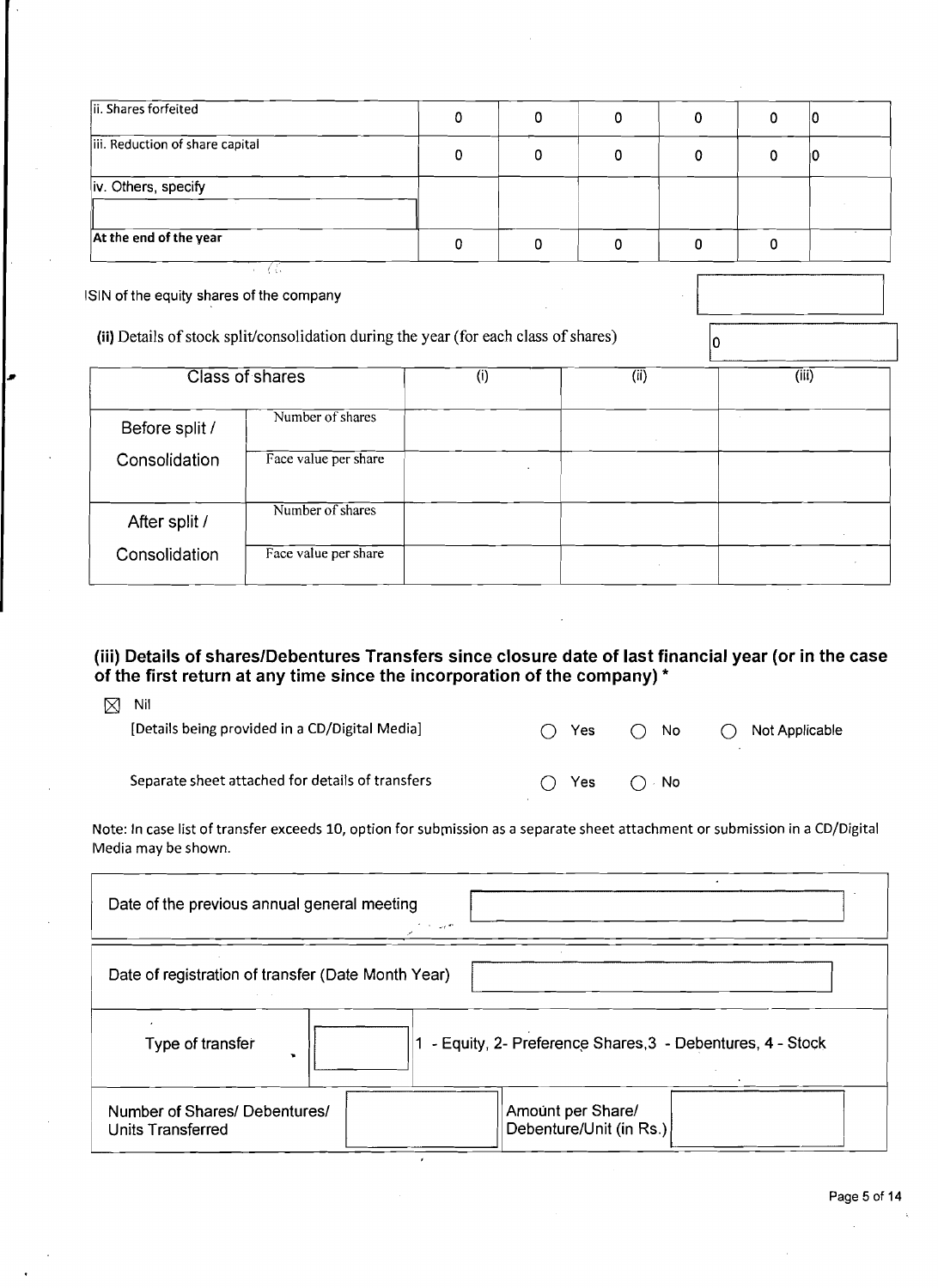| Ledger Folio of Transferor                         |                                                    |                                                             |               |
|----------------------------------------------------|----------------------------------------------------|-------------------------------------------------------------|---------------|
| Transferor's Name                                  |                                                    |                                                             | $\mathcal{L}$ |
| Ledger Folio of Transferee                         | Surname                                            | middle name                                                 | first name    |
| Transferee's Name                                  |                                                    |                                                             |               |
|                                                    | Surname                                            | middle name                                                 | first name    |
|                                                    | Date of registration of transfer (Date Month Year) |                                                             |               |
| Type of transfer                                   |                                                    | 1 - Equity, 2- Preference Shares, 3 - Debentures, 4 - Stock |               |
| Number of Shares/ Debentures/<br>Units Transferred |                                                    | Amount per Share/<br>Debenture/Unit (in Rs.)                |               |
| Ledger Folio of Transferor                         |                                                    |                                                             |               |
| <b>Transferor's Name</b>                           |                                                    |                                                             |               |
|                                                    | Surname                                            | middle name                                                 | first name    |
| Ledger Folio of Transferee                         |                                                    |                                                             |               |
| <b>Transferee's Name</b>                           |                                                    |                                                             |               |
|                                                    | Surname<br>$\sigma$                                | middle name<br>$\omega_{\rm f}$                             | first name    |

# **(iv) \*Debentures (Outstanding as at the end of financial year)**

| <b>Particulars</b>            | Number of units | Nominal value per<br>lunit | <b>Total value</b> |
|-------------------------------|-----------------|----------------------------|--------------------|
| Non-convertible debentures    |                 |                            |                    |
| Partly convertible debentures | 0               |                            |                    |
| Fully convertible debentures  | -0              |                            |                    |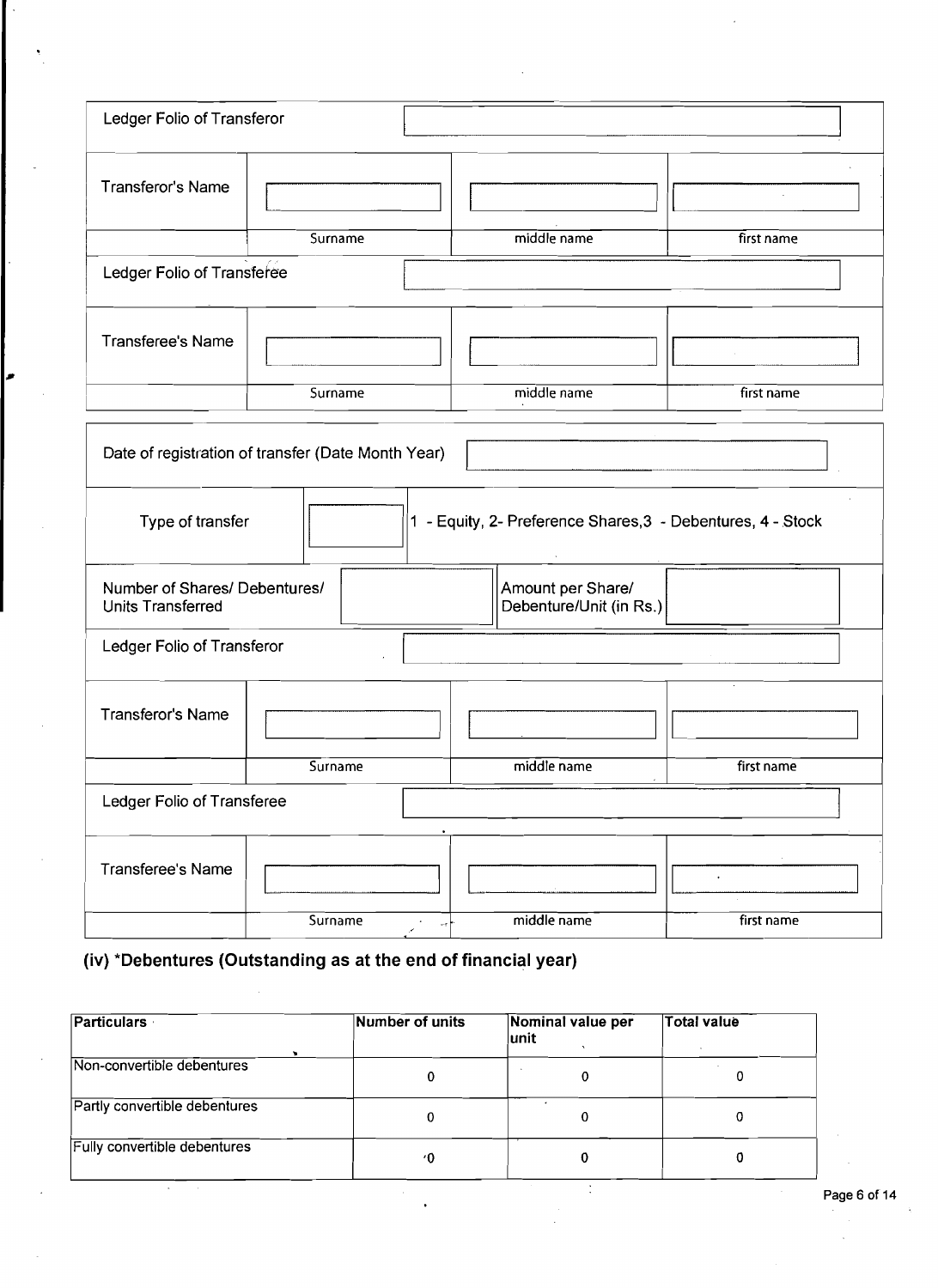| <b>Particulars</b> | Number of units | Nominal value per<br>∣unit | <sup>∖</sup> Total value |
|--------------------|-----------------|----------------------------|--------------------------|
| Total              |                 |                            |                          |

# **Details of debentures**

| <b>Class of debentures</b>          | Outstanding as at<br>the beginning of the year<br> vear | Increase during the Decrease during the Outstanding as at<br> vear | the end of the year |
|-------------------------------------|---------------------------------------------------------|--------------------------------------------------------------------|---------------------|
| Non-convertible debentures          |                                                         |                                                                    |                     |
| Partly convertible debentures       |                                                         |                                                                    |                     |
| <b>Fully convertible debentures</b> |                                                         |                                                                    |                     |

# **(v) Securities (other than shares and debentures)**

| <b>Fully convertible debentures</b> |                                                                                   | 0                               | $\mathbf 0$            | 0         |                  | $\bf{0}$ |                     |
|-------------------------------------|-----------------------------------------------------------------------------------|---------------------------------|------------------------|-----------|------------------|----------|---------------------|
|                                     | (v) Securities (other than shares and debentures)                                 |                                 |                        |           |                  |          |                     |
| Type of<br><b>Securities</b>        | Number of<br><b>Securities</b>                                                    | Nominal Value of<br>∣each Unit∶ | Total Nominal<br>Value | each Unit | Paid up Value of |          | Total Paid up Value |
|                                     |                                                                                   |                                 |                        |           |                  |          |                     |
|                                     |                                                                                   |                                 |                        |           |                  |          |                     |
| Total                               |                                                                                   |                                 |                        |           |                  |          |                     |
|                                     | V. *Turnover and net worth of the company (as defined in the Companies Act, 2013) |                                 |                        |           |                  |          |                     |
| (i) Turnover                        |                                                                                   |                                 | In.                    |           |                  |          |                     |

# **V. \*Turnover and net worth of the company (as defined in the Companies Act, 2013)**

# (i) Turnover

I

#### **(ii)** Net worth of the Company

-297,690,237

# **VI. (a) \*SHARE HOLDING PATTERN** - **Promoters**

| <b>S. No.</b> | Category                                | Equity           |             | Preference       |            |  |
|---------------|-----------------------------------------|------------------|-------------|------------------|------------|--|
|               |                                         | Number of shares | Percentage  | Number of shares | Percentage |  |
| 1.            | Individual/Hindu Undivided Family       |                  |             |                  |            |  |
|               | (i) Indian                              | 1,438,281        | 32.19       | ٥                |            |  |
|               | (ii) Non-resident Indian (NRI)<br>∕     | -11<br>0         | $\sim$<br>0 | 0                |            |  |
|               | (iii) Foreign national (other than NRI) | $\Omega$         | 0           | 0                |            |  |
| 2.            | Government                              |                  |             |                  |            |  |
|               | (i) Central Government                  | $\mathbf 0$      | $^{+}$ 0    | 0                |            |  |
|               | (ii) State Government                   | 0                | $\mathbf 0$ | 0                |            |  |
|               | (iii) Government companies              | $\Omega$         | $\pmb{0}$   | O                |            |  |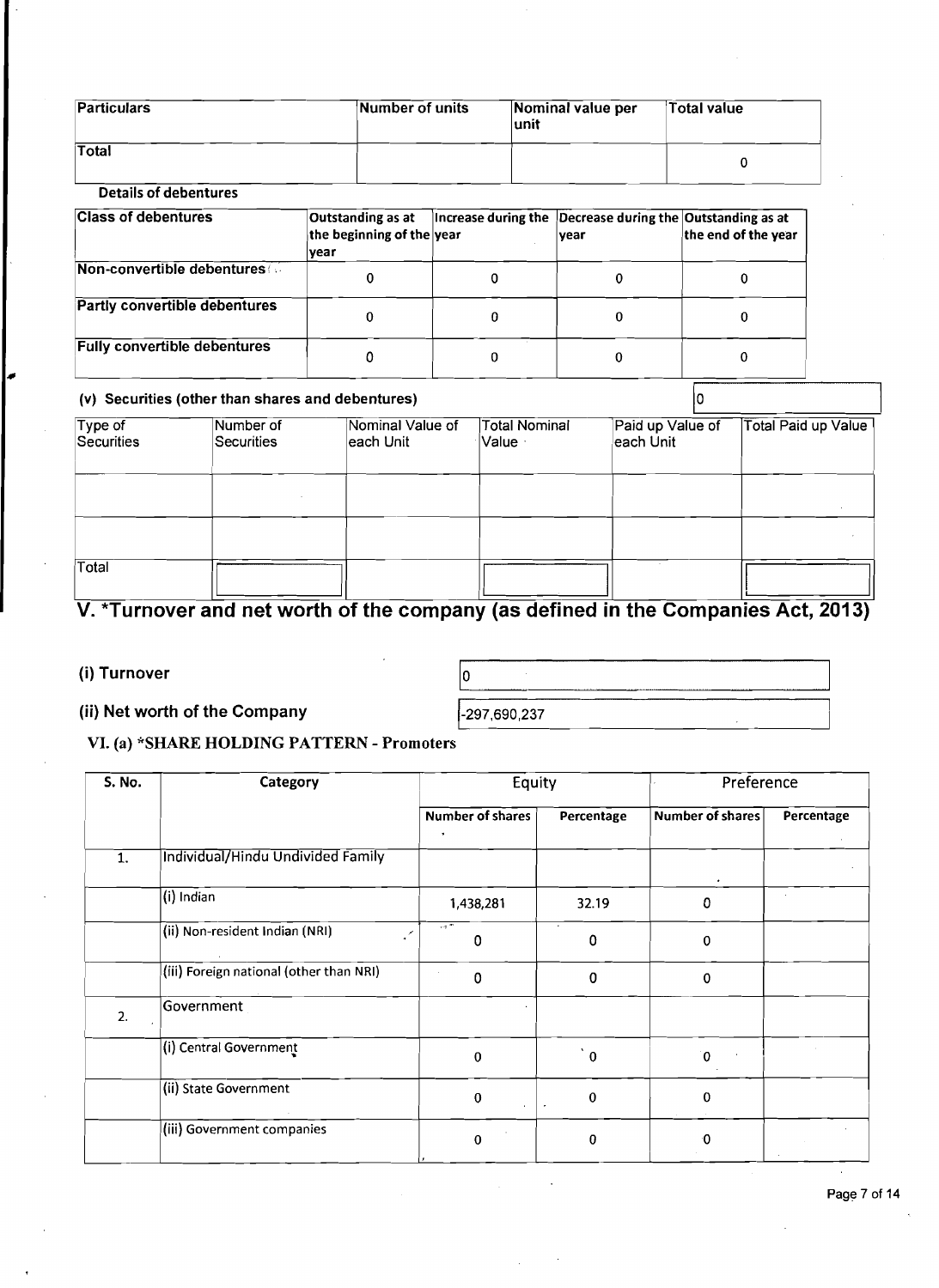| 3.  | Insurance companies                     | $\pmb{0}$   | $\pmb{0}$ | $\mathbf 0$  |           |
|-----|-----------------------------------------|-------------|-----------|--------------|-----------|
| 4.  | <b>Banks</b>                            | $\mathbf 0$ | $\pmb{0}$ | $\pmb{0}$    |           |
| 5.  | Financial institutions                  | $\mathbf 0$ | ${\bf 0}$ | 0            |           |
| 6.  | Foreign institutional investors         | 0           | 0         | $\mathbf 0$  |           |
| 7.  | Mutual funds (CO)                       | $\mathbf 0$ | 0         | $\mathbf{0}$ |           |
| 8.  | Venture capital                         | $\pmb{0}$   | 0         | $\mathbf 0$  |           |
| 9.  | Body corporate<br>(not mentioned above) | 1,297,350   | 29.04     | $\mathbf{0}$ |           |
| 10. | Others                                  | $\mathbf 0$ | $\pmb{0}$ | $\mathbf 0$  |           |
|     | Total                                   | 2,735,631   | 61.23     | $\mathbf 0$  | $\pmb{0}$ |

# **Total number of shareholders (promoters)**

**I** 

# (b) \*SHARE HOLDING PATTERN - Public/Other than promoters

| S. No.         | Category                                | Equity                    |                                     | Preference              |                             |
|----------------|-----------------------------------------|---------------------------|-------------------------------------|-------------------------|-----------------------------|
|                |                                         | <b>Number of shares</b>   | Percentage                          | <b>Number of shares</b> | Percentage                  |
| $\mathbf{1}$ . | Individual/Hindu Undivided Family       |                           |                                     |                         |                             |
|                | $(i)$ Indian                            | 1,602,237                 | 35.86                               | $\mathbf 0$             |                             |
|                | (ii) Non-resident Indian (NRI)          | 41,655                    | 0.93                                | $\mathbf 0$             |                             |
|                | (iii) Foreign national (other than NRI) | 0                         | $\mathbf 0$                         | $\pmb{0}$               |                             |
| 2.             | Government                              |                           |                                     |                         |                             |
|                | (i) Central Government                  | 0                         | $\mathbf 0$                         | $\pmb{0}$               |                             |
|                | (ii) State Government                   | 0                         | $\mathbf 0$                         | $\pmb{0}$               |                             |
|                | (iii) Government companies              | $\sim$<br>0               | $\pmb{0}$                           | 0                       |                             |
| 3.             | Insurance companies                     | 0                         | $\cdot$<br>$\bf{0}$                 | $\pmb{0}$               |                             |
| 4.             | <b>Banks</b>                            | 0                         | $\pmb{0}$                           | $\mathbf 0$             |                             |
| 5.             | Financial institutions                  | $\bar{a}$<br>0            | $\boldsymbol{\lambda}$<br>$\pmb{0}$ | $\pmb{0}$               | $\mathcal{L}_\mathbf{y}(t)$ |
| 6.             | Foreign institutional investors         | 0<br>$\ddot{\phantom{a}}$ | $\pmb{0}$                           | 0 <sup>1</sup>          |                             |
| 7.             | Mutual funds                            | 0                         | 0                                   | 0                       |                             |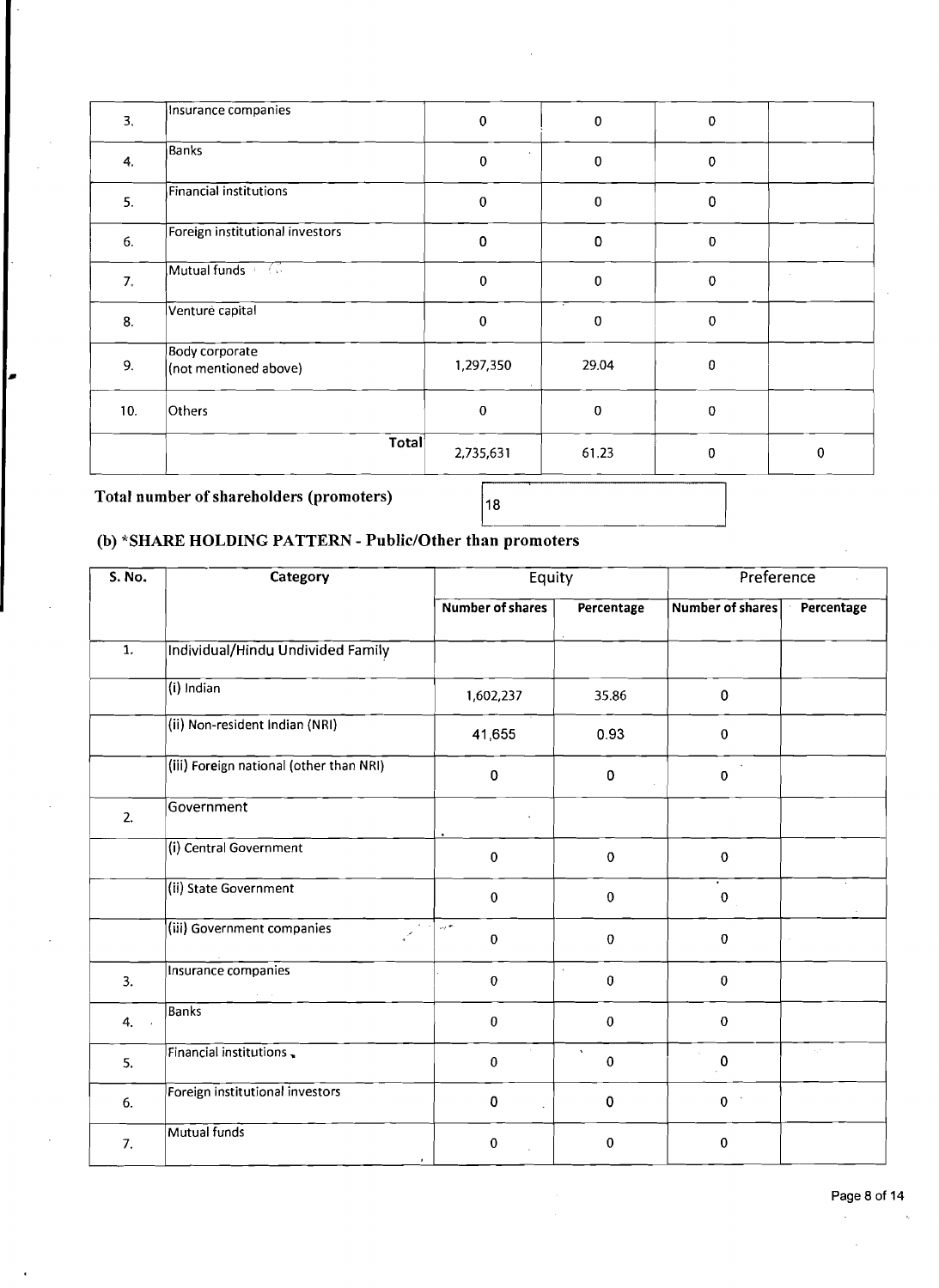| 8.  | Venture capital                         |                         |           |       | 0  |   |
|-----|-----------------------------------------|-------------------------|-----------|-------|----|---|
| 9.  | Body corporate<br>(not mentioned above) |                         | 88,548    | 1.98  | 0. |   |
| 10. | <b>Others</b>                           | <b>Clearing Members</b> | 49        |       | 0  |   |
|     |                                         | Total                   | 1,732,489 | 38.77 |    | 0 |

**Total number of shareholders (other than promoters)** 

2,105

 $2,123$ 

**Total number of shareholders (Promoters+Public/ Other than promoters)** 

# **VII. \*NUMBER OF PROMOTERS, MEMBERS, DEBENTURE HOLDERS (Details, Promoters, Members (other than promoters), Debenture holders)**

| <b>WEDEFINIS</b>                  | At the eighning of fits versions. At the city of the voir- | <u> Maria Maria Ma</u> |
|-----------------------------------|------------------------------------------------------------|------------------------|
| Promoters                         | 18                                                         | 18                     |
| Members<br>(other than promoters) | 2,109                                                      | 2,105                  |
| Debenture holders                 |                                                            |                        |

# **VIII. DETAILS OF DIRECTORS AND KEY MANAGERIAL PERSONNEL**

# **(A) \*Composition of Board of Directors**

| Category                                    | Number of directors at the<br>beginning of the year |                           | Number of directors at the end<br>of the year |               | Percentage of shares held by<br>directors as at the end of year |               |
|---------------------------------------------|-----------------------------------------------------|---------------------------|-----------------------------------------------|---------------|-----------------------------------------------------------------|---------------|
|                                             | Executive                                           | Non-executive             | Executive                                     | Non-executive | Executive                                                       | Non-executive |
| A. Promoter                                 | $\overline{2}$                                      | $0$ .                     | $\overline{2}$                                | 0             | 17.57                                                           | 0             |
| <b>B. Non-Promoter</b>                      | 0                                                   | $\overline{2}$            | $\pmb{0}$                                     | 1             | 0                                                               | $\Omega$      |
| $(i)$ Non-Independent                       | 0                                                   | 0                         | 0                                             | 0             | 0                                                               | $\Omega$      |
| (ii) Independent                            | 0                                                   | $\gamma=\omega_0$ on<br>2 | $\mathbf 0$                                   | 1             | 0                                                               | 0             |
| <b>C. Nominee Directors</b><br>representing | 0                                                   | 0                         | $\mathbf 0$                                   | 0             | 0                                                               | 0             |
| $(i)$ Banks & FIs                           | 0                                                   | 0                         | 0                                             | 0             | 0                                                               | 0             |
| (ii) Investing institutions                 | 0                                                   | 0                         | $\mathbf 0$                                   | 0             | $\mathbf 0$                                                     | $\Omega$      |
| (iii) Government                            | 0                                                   | $\mathbf 0$               | 0 <sup>1</sup>                                | 0             | 0                                                               | 0             |
| (iv) Small share holders                    | 0                                                   | 0,                        | $\mathbf 0$                                   | 0             | $\mathbf{0}$                                                    | 0             |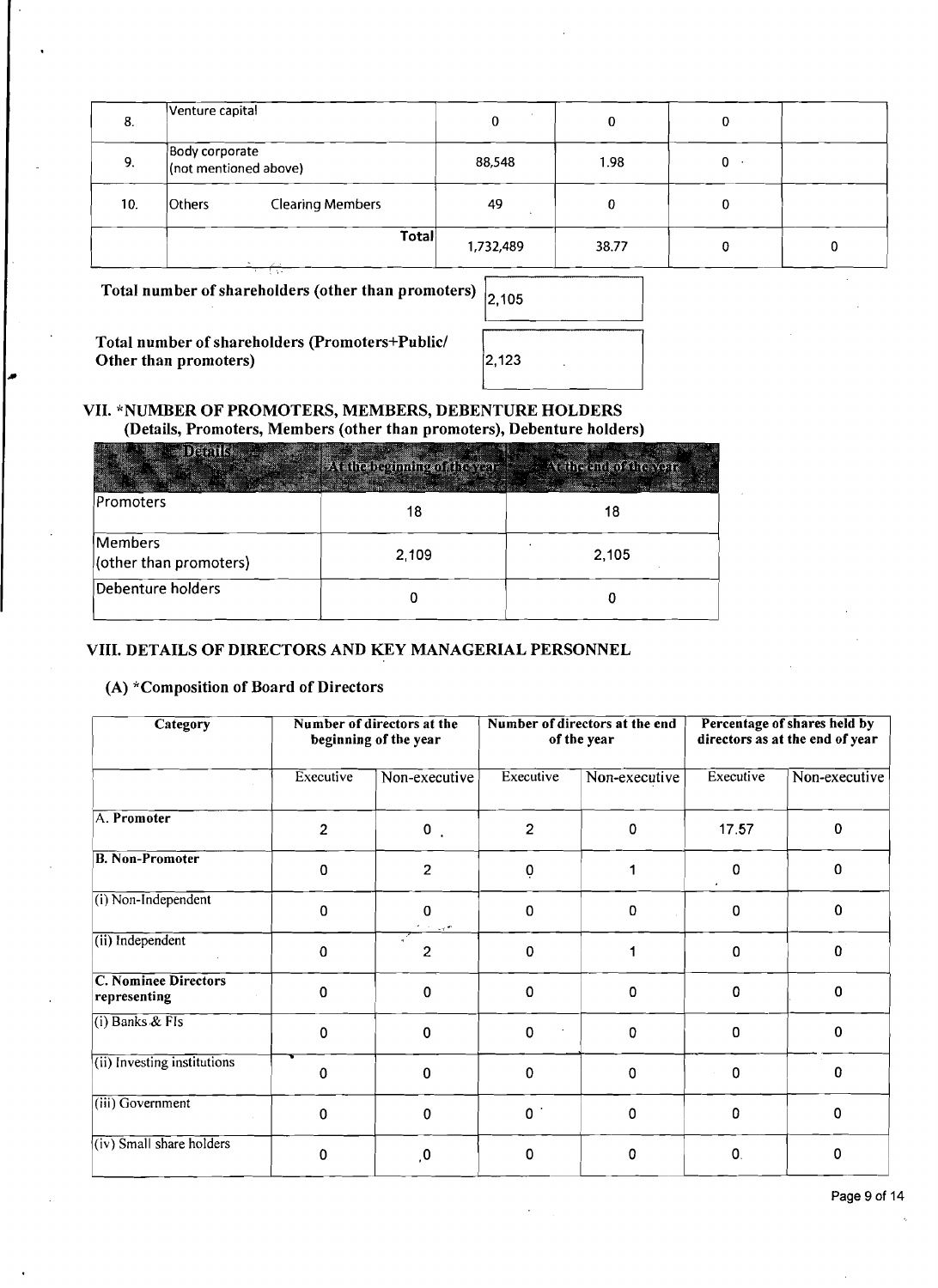| $\overline{(v)}$ Others   |  |  |       |  |
|---------------------------|--|--|-------|--|
| $\overline{\text{Total}}$ |  |  | 17.57 |  |

Number of Directors and Key managerial personnel (who is not director) as on the financial year end date |4

#### **{B)** {i) \*Details of directors and Key managerial personnel as on the closure of financial year

| Name                    | DIN/PAN    | Designation                                                    | Number of equity<br>share(s) held                                                     | Date of cessation (after closure of<br>financial year: If any)      |
|-------------------------|------------|----------------------------------------------------------------|---------------------------------------------------------------------------------------|---------------------------------------------------------------------|
| <b>JAI KISHAN GUPTA</b> | 00148067   | Director                                                       | 448,370                                                                               |                                                                     |
| <b>NAVEEN GUPTA</b>     | 00148096   | Managing Director                                              | 336,570                                                                               |                                                                     |
| SUDHA GUPTA             | 07173823   | <b>Director</b>                                                | 0                                                                                     |                                                                     |
| <b>ARPIT GUPTA</b>      | AISPG4740M | CFO                                                            | 41,334                                                                                |                                                                     |
|                         |            |                                                                | ii) Particulars of change in director(s) and Key managerial personnel during the year |                                                                     |
| Name                    | DIN/PAN    | Designation at the<br>beginning / during<br>the financial year | Date of appointment/<br>change in designation/<br> cessation                          | Nature of change (Appointment/<br>Change in designation/ Cessation) |

| <b>Name</b>  | DIN/PAN  | the financial year | Designation at the [Date of appointment/<br>beginning / during   change in designation/<br><b>cessation</b> | Nature of change (Appointment/<br>Change in designation/ Cessation) |
|--------------|----------|--------------------|-------------------------------------------------------------------------------------------------------------|---------------------------------------------------------------------|
| RAMESH CHAND | 03592668 | Director           | 01/08/2020                                                                                                  | Cessation                                                           |

#### IX. MEETINGS OF MEMBERSICLASS **0F.MEMBERSlBOARDlCOMMlTTEES** OF THE BOARD OF DIRECTORS

#### **A.** MEMBERSICLASS **IREQUISITIONEDINCLTICOURT** CONVENED MEETINGS

| RAMESH CHAND                                                                          | 03592668   | Director   | 01/08/2020     |                               | Cessation                  |
|---------------------------------------------------------------------------------------|------------|------------|----------------|-------------------------------|----------------------------|
| X. MEETINGS OF MEMBERS/CLASS OF MEMBERS/BOARD/COMMITTEES OF THE BOARD OF<br>DIRECTORS |            |            |                |                               |                            |
| A. MEMBERS/CLASS/REQUISITIONED/NCLT/COURT CONVENED MEETINGS                           |            |            |                |                               |                            |
|                                                                                       |            |            |                |                               |                            |
| Number of meetings held                                                               |            |            |                |                               |                            |
| Type of meeting                                                                       |            | Attendance |                |                               |                            |
|                                                                                       |            |            | attend meeting | Number of members<br>attended | % of total<br>shareholding |
| <b>Annual General Meeting</b>                                                         | 31/12/2020 | and T      | 2.145          | 20                            | 60.93                      |

#### **B. BOARD MEETINGS**

|                          | <b>Annual General Meeting</b>  | 31/12/2020                                             | 2,145<br>$-1$                    | 20              | 60.93 |
|--------------------------|--------------------------------|--------------------------------------------------------|----------------------------------|-----------------|-------|
| <b>B. BOARD MEETINGS</b> |                                |                                                        |                                  |                 |       |
|                          | *Number of meetings held<br>18 |                                                        |                                  |                 |       |
| S. No.                   | Date of meeting                | Total Number of directors<br>associated as on the date |                                  | Attendance      |       |
|                          |                                | of meeting                                             | Number of directors<br>lattended | % of attendance |       |
|                          | 30/06/2020                     |                                                        |                                  | 3               | 100   |
|                          | 10/08/2020                     | 3                                                      |                                  | 3               | 100   |
|                          |                                |                                                        |                                  |                 |       |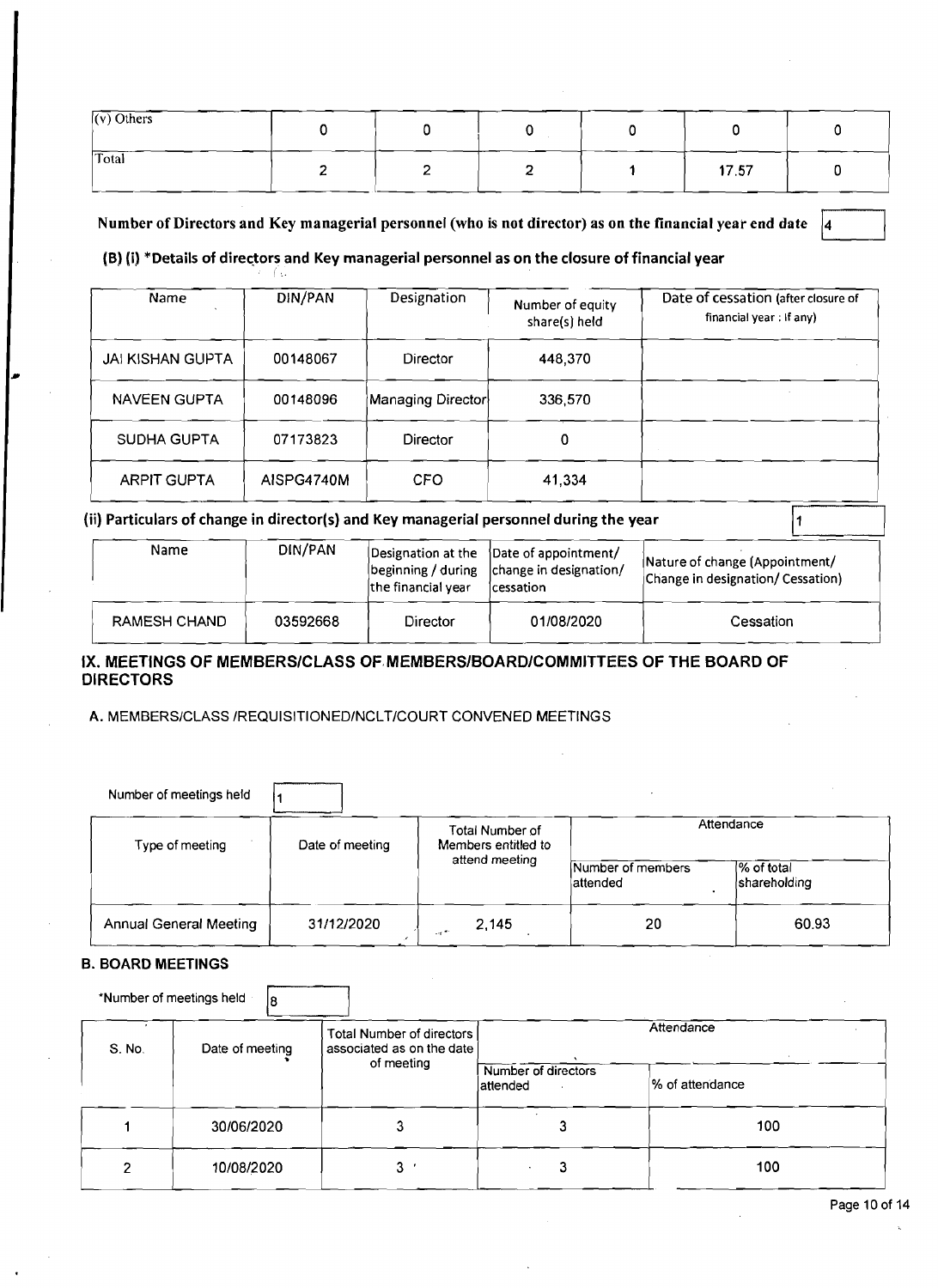| S. No.                  | Date of meeting              | Total Number of directors<br>associated as on the date |                                 | Attendance      |
|-------------------------|------------------------------|--------------------------------------------------------|---------------------------------|-----------------|
|                         |                              | of meeting                                             | Number of directors<br>attended | % of attendance |
| $\overline{\mathbf{3}}$ | 10/09/2020                   | 3                                                      | 3                               | 100             |
| 4                       | 27/10/2020                   | $\mathbf{3}$                                           | 3                               | 100             |
| 5                       | 13/11/2020                   | 3                                                      | 3                               | 100             |
| 6                       | 04/02/2021                   | 3                                                      | 3                               | 100             |
| $\overline{7}$          | 01/03/2021                   | 3                                                      | 3                               | 100             |
| 8                       | 17/03/2021                   | 3                                                      | 3                               | 100             |
|                         | <b>C. COMMITTEE MEETINGS</b> |                                                        |                                 |                 |
|                         | Number of meetings held      |                                                        |                                 |                 |
| S. No.                  | Type of<br>meeting           | Total Number<br>of Members as<br>Date of meeting       |                                 | Attendance      |
|                         |                              | on the date of<br>the meeting.                         | Number of members<br>attandad   | % of attendance |

| Total Number | Attendance                     |                                                 |  |
|--------------|--------------------------------|-------------------------------------------------|--|
| the meeting  | Number of members<br>lattended | % of attendance                                 |  |
| 13           |                                | 100                                             |  |
|              | Stakeholders F 13/11/2020      | Date of meeting of Members as<br>on the date of |  |

### **D. \*ATTENDANCE OF DIRECTORS**

|                | Name<br>of the director |                                                       | <b>Board Meetings</b> |                      | <b>Committee Meetings</b>                             |          |                    | Whether<br>attended AGM |  |
|----------------|-------------------------|-------------------------------------------------------|-----------------------|----------------------|-------------------------------------------------------|----------|--------------------|-------------------------|--|
| S.<br>No.      |                         | Number of<br>Meetings which Number of<br>director was | Meetings              | ∣% of<br>lattendance | Number of<br>Meetings which Number of<br>director was | Meetings | % of<br>attendance | held on                 |  |
|                |                         | entitled to<br>Íattend                                | lattended             |                      | entitled to<br>attend                                 | attended |                    |                         |  |
|                |                         |                                                       |                       | $\bullet$            |                                                       |          |                    | (Y/N/NA)                |  |
|                | JAI KISHAN G            | 8                                                     | 8                     | 100                  |                                                       |          | 100                |                         |  |
| $\overline{2}$ | <b>NAVEEN GUF</b>       | 8                                                     | 8                     | 100                  |                                                       |          | .100               |                         |  |
| 3              | SUDHA GUPT              | 8                                                     | 8                     | $\sim$ $\sim$<br>100 |                                                       |          | 100                |                         |  |

#### **X. \*REMUNERATION OF DIRECTORS AND KEY MANAGERIAL PERSONNEL**

[7 **Nil** 

Number of Managing Director, Whole-time Directors and/or Manager whose remuneration details to be entered ...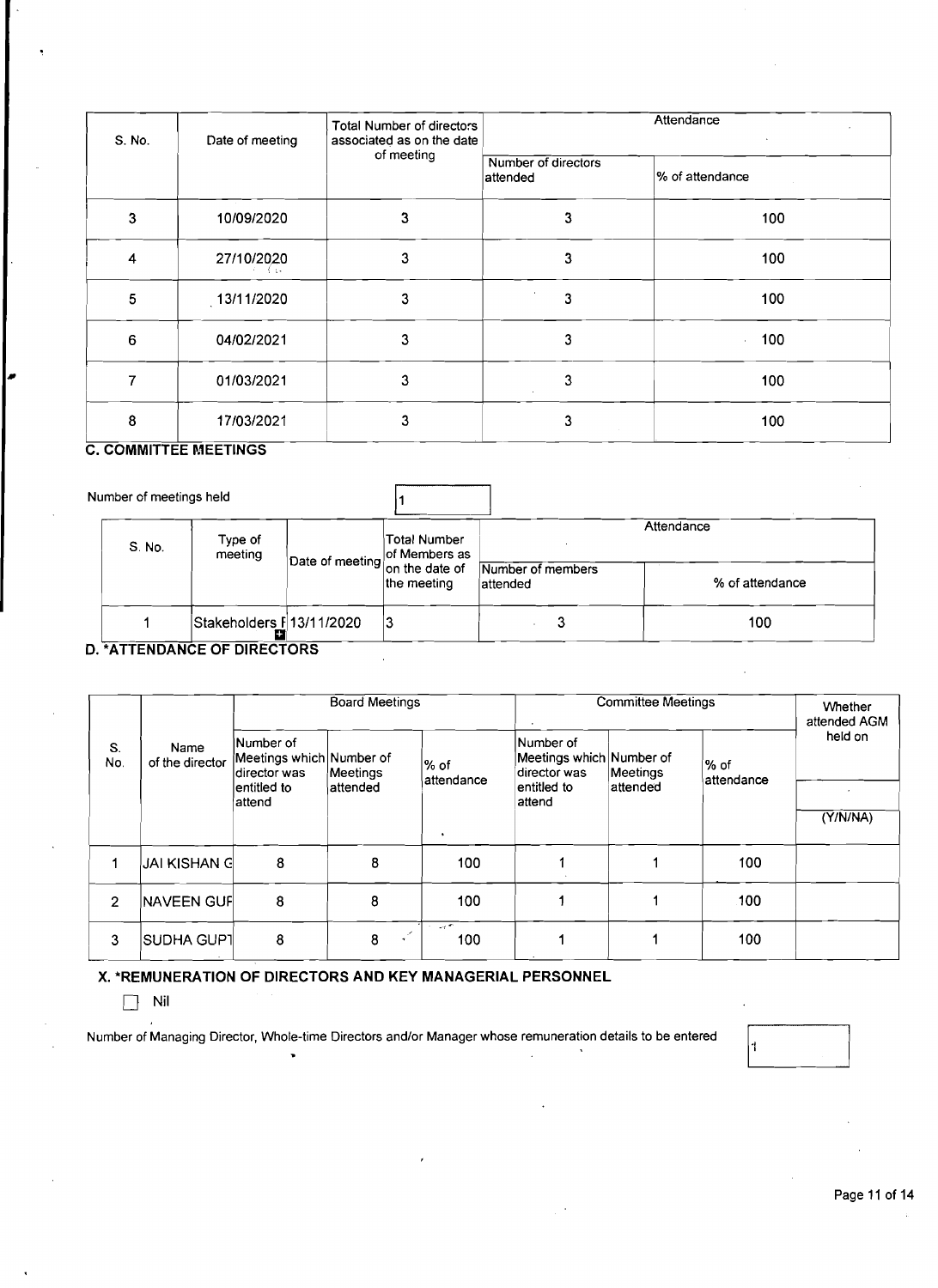|                         |                                     |                                                                                                                                              |               |                 | $\cdot$                                                            |                                                                                              |                                                        |                               |
|-------------------------|-------------------------------------|----------------------------------------------------------------------------------------------------------------------------------------------|---------------|-----------------|--------------------------------------------------------------------|----------------------------------------------------------------------------------------------|--------------------------------------------------------|-------------------------------|
| S. No.                  | Name                                | Designation                                                                                                                                  |               | Gross Salary    | Commission<br>$\sim$                                               | Stock Option/<br>Sweat equity                                                                | Others                                                 | Total<br>Amount               |
| $-1$                    |                                     | NAVEEN GUPTA MANAGING DIF                                                                                                                    | ø             | 540,000         | $\mathbf 0$                                                        | $\pmb{0}$                                                                                    | $\pmb{\mathsf{0}}$                                     | 540,000                       |
|                         | Total                               |                                                                                                                                              |               | 540,000         | 0                                                                  | $\pmb{0}$                                                                                    | 0                                                      | 540,000                       |
|                         |                                     | Number of CEO, CFO and Company secretary whose remuneration details to be entered<br>-634                                                    |               |                 |                                                                    |                                                                                              |                                                        |                               |
| S. No.                  | Name                                | Designation                                                                                                                                  |               | Gross Salary    | Commission                                                         | Stock Option/<br>Sweat equity                                                                | Others                                                 | Total<br>Amount               |
|                         | <b>Arpit Gupta</b>                  | Chief Financial (                                                                                                                            | Ы             | 240,000         | $\sim$<br>0                                                        | 0                                                                                            | $\mathbf 0$                                            | 240,000                       |
|                         | Total                               |                                                                                                                                              |               | 240,000         | 0                                                                  | 0                                                                                            | $\mathbf 0$                                            | 240,000                       |
|                         |                                     | Number of other directors whose remuneration details to be entered                                                                           |               |                 |                                                                    |                                                                                              | 10.                                                    |                               |
| S. No.                  | Name                                | Designation                                                                                                                                  |               | Gross Salary    | Commission                                                         | Stock Option/<br>Sweat equity                                                                | Others                                                 | $\overline{T}$ otal<br>Amount |
| $\mathbf{1}$            |                                     |                                                                                                                                              |               |                 |                                                                    |                                                                                              |                                                        | 0                             |
|                         | ¦Total                              |                                                                                                                                              |               |                 |                                                                    | $\sim$                                                                                       |                                                        |                               |
|                         |                                     | XI. MATTERS RELATED TO CERTIFICATION OF COMPLIANCES AND DISCLOSURES                                                                          |               |                 |                                                                    |                                                                                              |                                                        |                               |
|                         |                                     | * A. Whether the company has made compliances and disclosures in respect of applicable provisions of the Companies Act, 2013 during the year |               |                 |                                                                    | Yes                                                                                          | No<br>$\bigcirc$                                       |                               |
|                         | B. If No, give reasons/observations |                                                                                                                                              |               |                 |                                                                    |                                                                                              |                                                        |                               |
|                         |                                     |                                                                                                                                              |               |                 | $\cdot$                                                            |                                                                                              |                                                        |                               |
|                         |                                     | XII. PENALTY AND PUNISHMENT - DETAILS THEREOF                                                                                                |               |                 |                                                                    |                                                                                              |                                                        |                               |
|                         |                                     |                                                                                                                                              |               |                 |                                                                    | (A) DETAILS OF PENALTIES / PUNISHMENT IMPOSED ON COMPANY/DIRECTORS /OFFICERS $\boxtimes$ Nil |                                                        |                               |
| Name of the<br>officers | company/ directors/ Authority       | Name of the court/<br>concerned                                                                                                              | Date of Order |                 | Name of the Act and<br>section under which<br>penalised / punished | Details of penalty/<br>punishment                                                            | Details of appeal (if any)<br>including present status |                               |
|                         |                                     |                                                                                                                                              |               |                 |                                                                    |                                                                                              |                                                        |                               |
|                         |                                     | (B) DETAILS OF COMPOUNDING OF OFFENCES                                                                                                       |               | $\boxtimes$ Nil |                                                                    |                                                                                              |                                                        |                               |
| Name of the<br>officers | company/directors/                  | Name of the court/<br>concerned *<br>Authority                                                                                               | Date of Order |                 | Name of thc Act and<br>section under which<br>offence committed    | Particulars of<br>offence                                                                    | Amount of compounding (in<br>Rupees)                   |                               |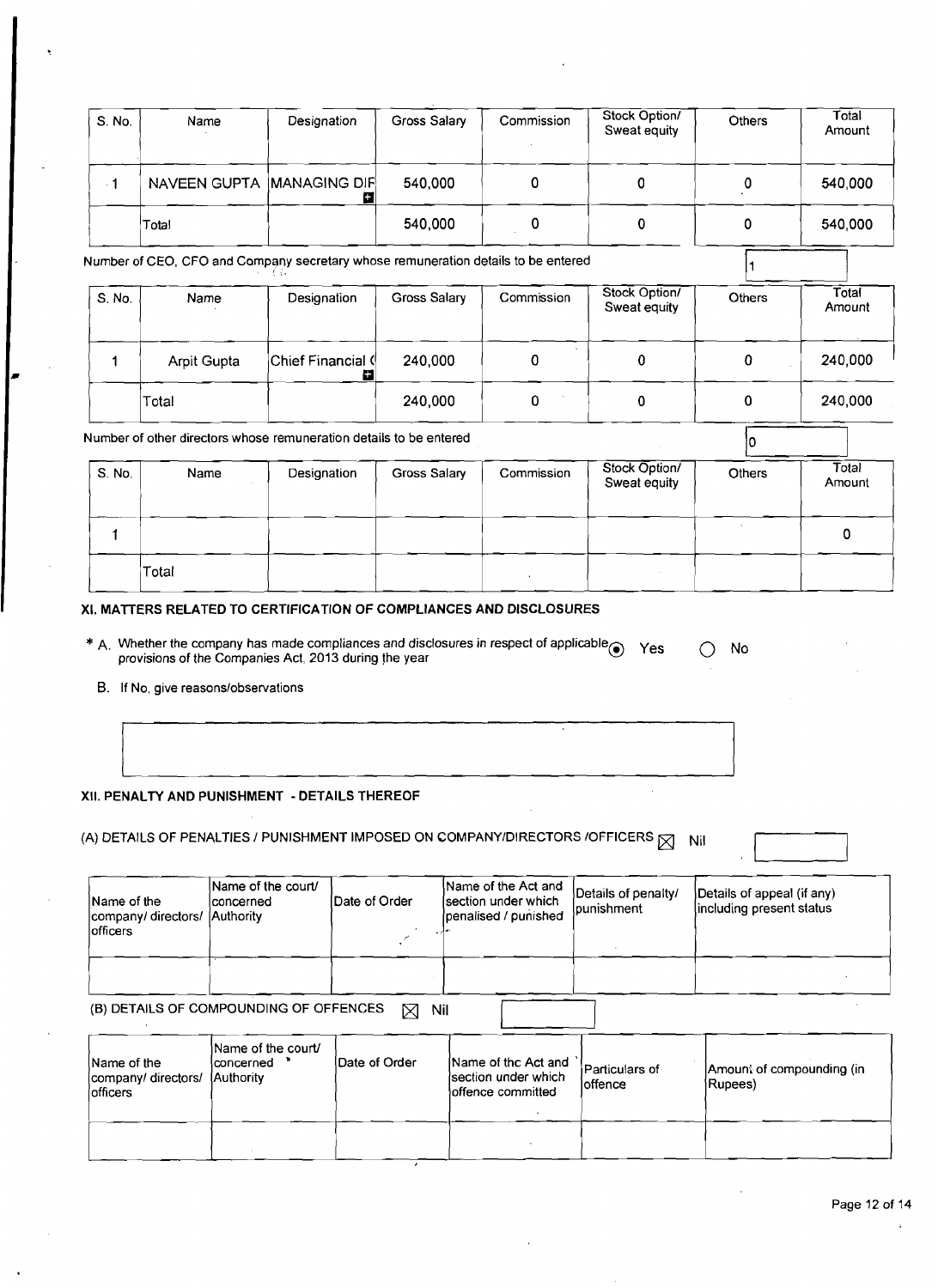#### XIII. Whether complete list of shareholders, debenture holders has been enclosed as an attachment

0 Yes @ No

(In case of 'No', submit the details separately through the method specified in instruction kit)

#### XIV. COMPLIANCE OF SUB-SECTION (2) OF SECTION **92,** IN CASE OF LISTED COMPANIES

In case of a listed company or a company having paid up share capital of Ten Crore rupees or more or turnover of Fifty Crore rupees or more, details of company secretary in whole time practice certifying the annual return in Form MGT-8.

| Name                           |                                    |  |
|--------------------------------|------------------------------------|--|
| Whether associate or fellow    | Associate $\bigcirc$ Fellow<br>7 I |  |
| Certificate of practice number |                                    |  |
|                                |                                    |  |

#### llWe certify that:

To be digitally signed by

(a) The return states the facts, as they stood on the date of the closure of the financial year aforesaid correctly and adequately. (b) Unless otherwise expressly stated to the contrary elsewhere in this Return, the Company has complied with all the provisions of the Act during the financial year.

#### Declaration

| I am Authorised by the Board of Directors of the company vide resolution no |  | dated | 25/08/2021 |  |
|-----------------------------------------------------------------------------|--|-------|------------|--|
|-----------------------------------------------------------------------------|--|-------|------------|--|

(DDIMMNYYY) to sign this form and declare that all the requirements of the Companies Act, 2013 and the rules made thereunder in respect of the subject matter of this form and matters incidental thereto have been compiled with. I further declare that:

1. Whatever is stated in this form and in the attachments thereto is true, correct and complete and no information material to the subject matter of this form has been suppressed or concealed and is as per the original records maintained by the company.

2. All the required attachments have been completely and legibly attached to this form.

Note: Attention is also drawn to the provisions of Section **447,** section **448** and **449** of the Companies Act, 2013 which provide for punishment for fraud, punishment for false statement and punishment for false evidence respectively.

| Director                         |                                |      |
|----------------------------------|--------------------------------|------|
|                                  | t in uy≉                       |      |
| DIN of the director              | 00148096                       |      |
| To be digitally signed by        |                                |      |
| ◯ Company Secretary              |                                |      |
| . Company secretary in practice* | $\mathbf{v}$                   |      |
| Membership number<br>9939        | Certificate of practice number | 2662 |
|                                  |                                |      |